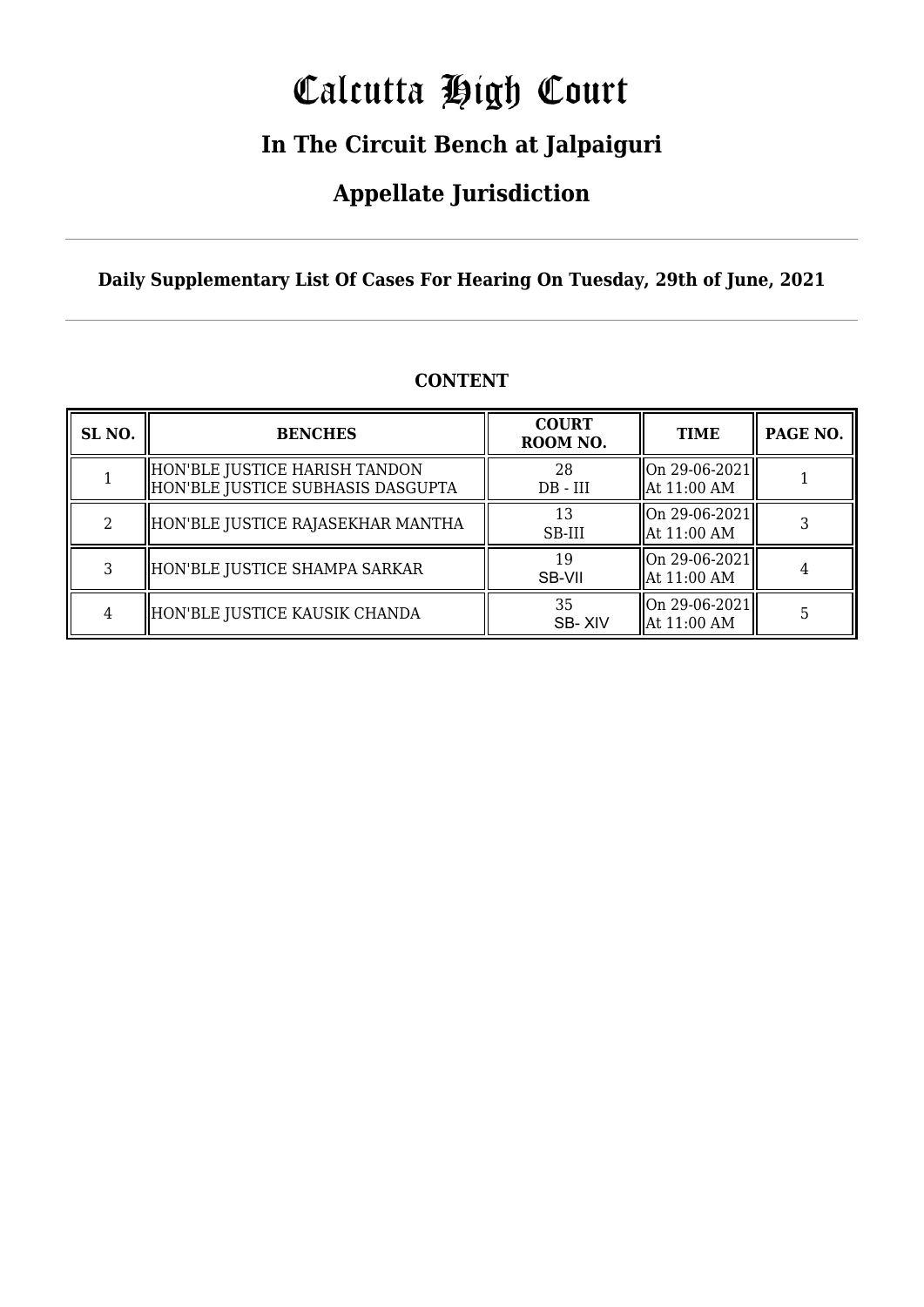

**DAILY CAUSELIST For Tuesday The 29th June 2021**

**COURT NO. 28**

**DIVISION BENCH (DB - III)**

**AT 11:00 AM**

**HON'BLE JUSTICE HARISH TANDON HON'BLE JUSTICE SUBHASIS DASGUPTA**

**(VIA VIDEO CONFERENCE)**

**FROM PRINCIPAL BENCH**

#### **APPLICATION FOR ANTICIPATORY BAIL**

| $\mathbf{1}$ | CRM/657/2021 | PARITOSH BOSE AND ANR<br>VS.<br>State of West Bengal                              | <b>PRAVAS</b><br><b>BHATTACHARYA</b>    |
|--------------|--------------|-----------------------------------------------------------------------------------|-----------------------------------------|
| 2            | CRM/664/2021 | MD. ANWARUL SHEIKH<br><b>AND ORS</b><br>VS.<br>THE STATE OF WEST<br><b>BENGAL</b> | <b>JAYDEEP KANTA</b><br><b>BHOWMIK</b>  |
| 3            | CRM/665/2021 | <b>BAPPA SARKAR AND ANR</b><br>VS.<br>THE STATE OF WEST<br><b>BENGAL</b>          | <b>JAYDEEP KANTA</b><br><b>BHOWMIK</b>  |
| 4            | CRM/670/2021 | PRASENJIT ROY<br><b>VS</b><br>STATE OF WEST BENGAL<br>AND ORS.                    | ARNAB SAHA                              |
| 5            | CRM/675/2021 | RANJIT DAS<br><b>VS</b><br>State of West Bengal                                   | RAJENDRA PRASAD<br><b>ROY CHOWDHURY</b> |
| 6            | CRM/676/2021 | RANJIT DAS<br><b>VS</b><br>STATE OF WEST BENGAL<br>AND ORS.                       | RAJENDRA ROY<br><b>CHOUDHURY</b>        |
| 7            | CRM/677/2021 | PRASENJIT ROY @ HANG<br><b>VS</b><br><b>STATE OF WEST BENGAL</b><br>AND ORS.      | <b>PRAVAS</b><br><b>BHATTACHARYA</b>    |

#### **APPLICATION FOR BAIL**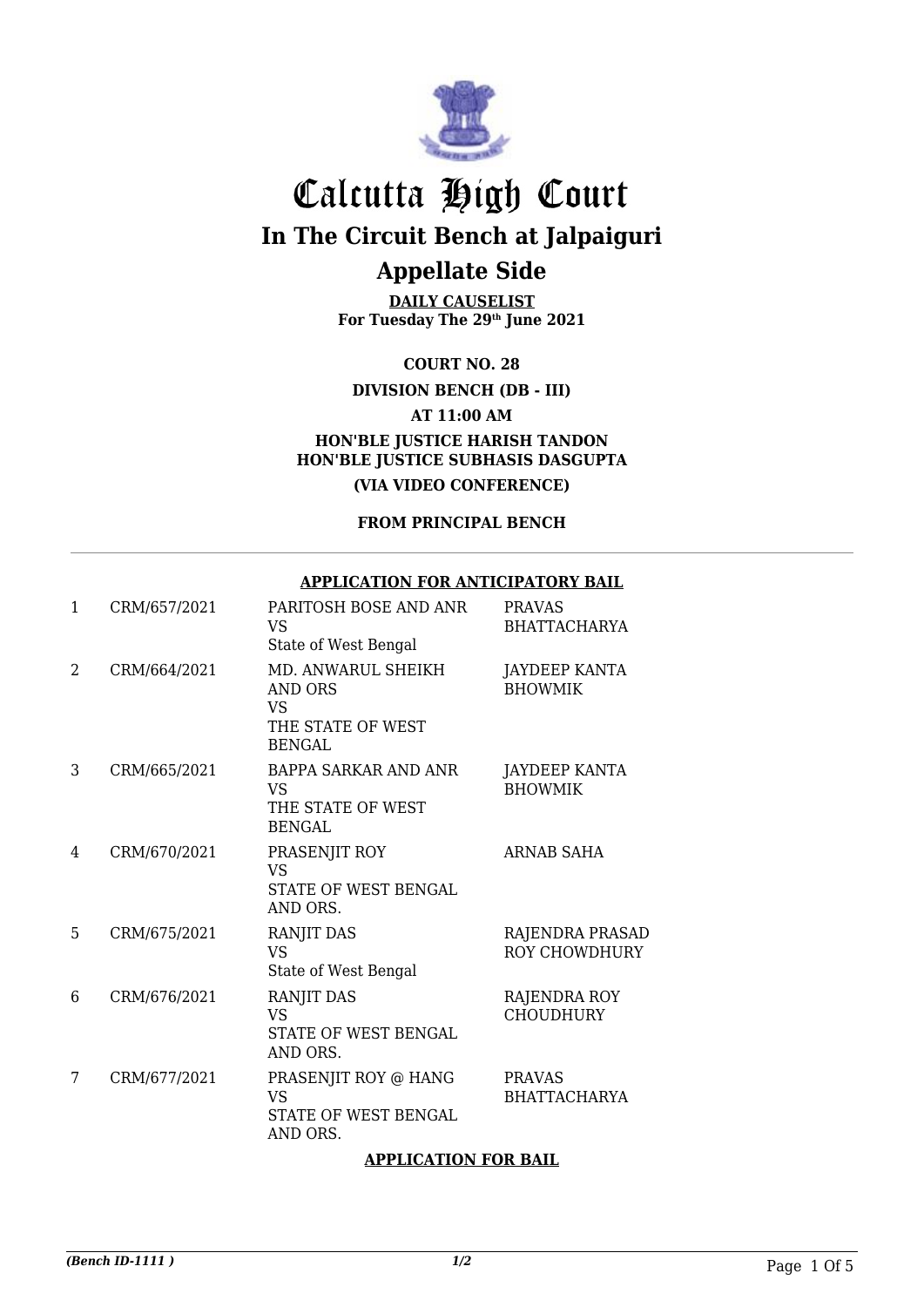#### *DAILY CAUSELIST COURT NO 28-FOR TUESDAY THE 29TH JUNE 2021 HIGH COURT OF CALCUTTA - 2 -*

| 8  | CRM/607/2021 | SUBHASH MIRDHA<br>VS<br>THE STATE OF WEST<br><b>BENGAL</b>    | DEBAJIT KUNDU          |
|----|--------------|---------------------------------------------------------------|------------------------|
| 9  | CRM/649/2021 | <b>ANANTA RAY</b><br>VS<br>THE STATE OF WEST<br><b>BENGAL</b> | <b>SANTANU MAJI</b>    |
| 10 | CRM/658/2021 | KRISHNA CHHETRI<br>VS<br>THE STATE OF WEST<br><b>BENGAL</b>   | MADHUSHRI DUTTA        |
| 11 | CRM/690/2021 | <b>LALAN ROY</b><br>VS<br>State of West Bengal                | <b>ABHIJIT GANGULY</b> |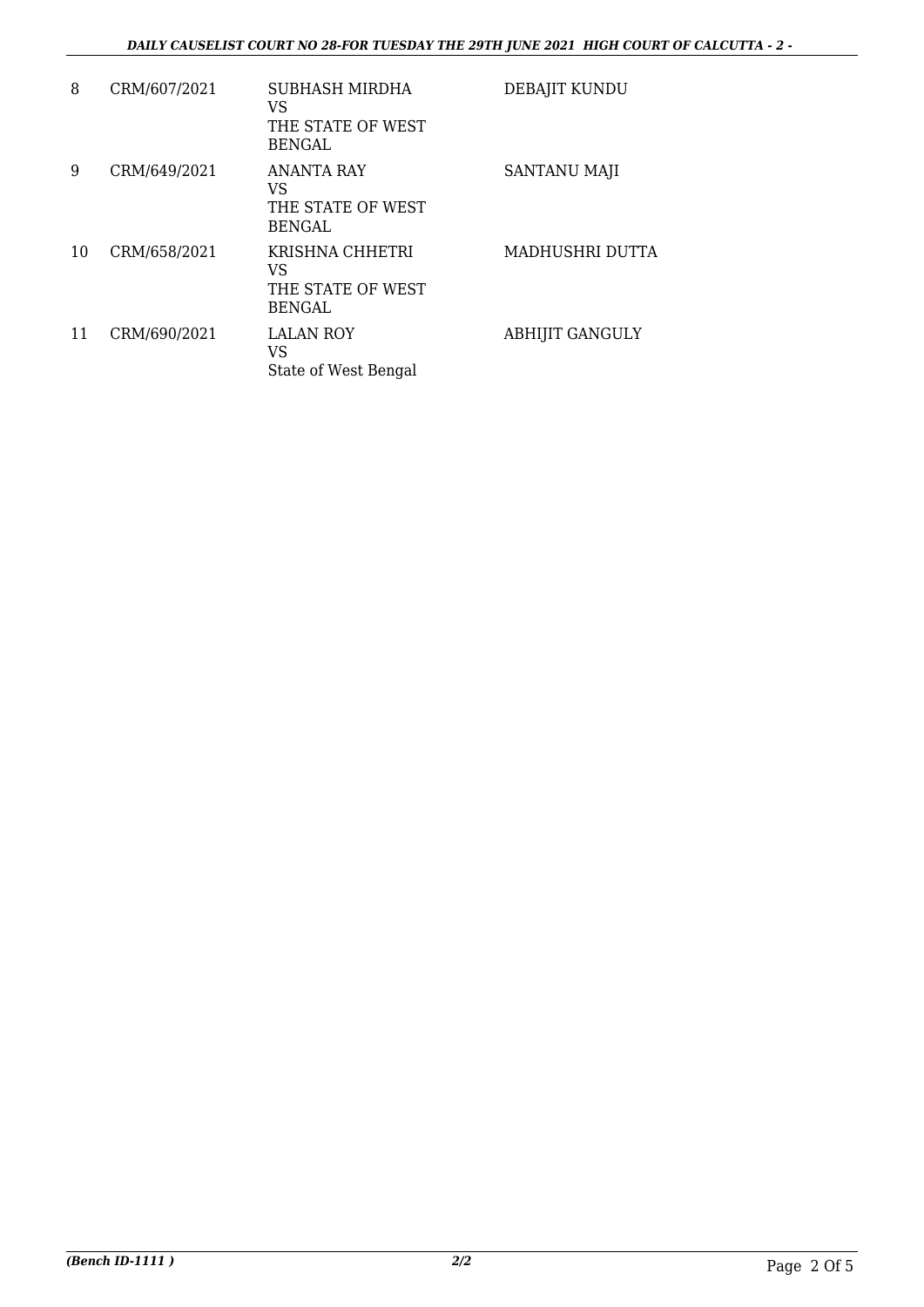

**DAILY CAUSELIST For Tuesday The 29th June 2021**

**COURT NO. 13 SINGLE BENCH (SB-III) AT 11:00 AM HON'BLE JUSTICE RAJASEKHAR MANTHA (VIA VIDEO CONFERENCE)**

**FROM PRINCIPAL BENCH**

#### **MOTION**

1 WPA/1082/2021 JIWAN LAL AGARWAL AND **ORS** VS STATE OF WEST BENGAL AND ORS ARJUN SAMANTA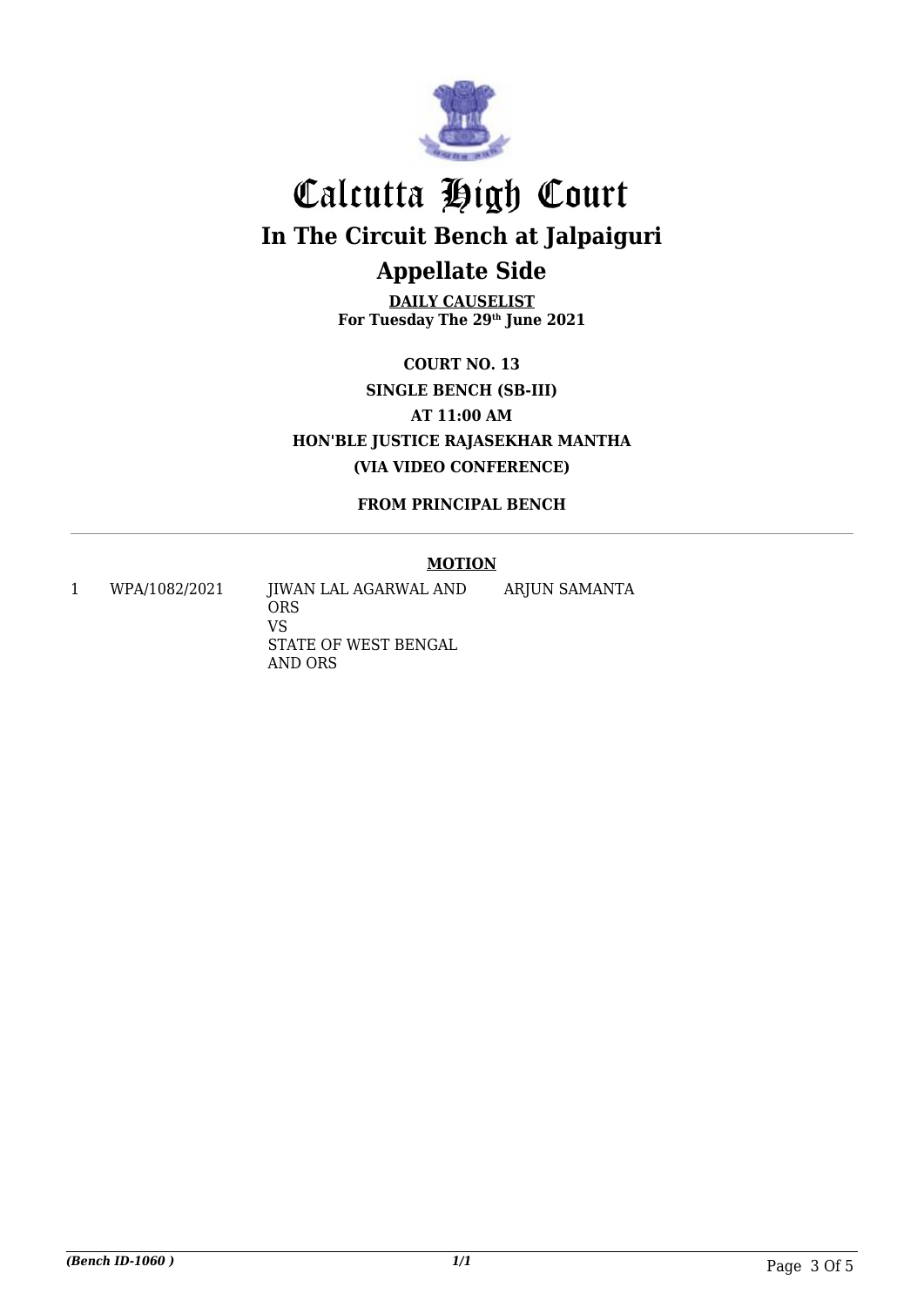

**DAILY CAUSELIST For Tuesday The 29th June 2021**

**COURT NO. 19 SINGLE BENCH (SB-VII) AT 11:00 AM HON'BLE JUSTICE SHAMPA SARKAR (VIA VIDEO CONFERENCE)**

**FROM PRINCIPAL BENCH**

#### **MOTION**

1 WPA/1079/2021 RATAN BANIK

VS FCI AND ORS NEIL BASU